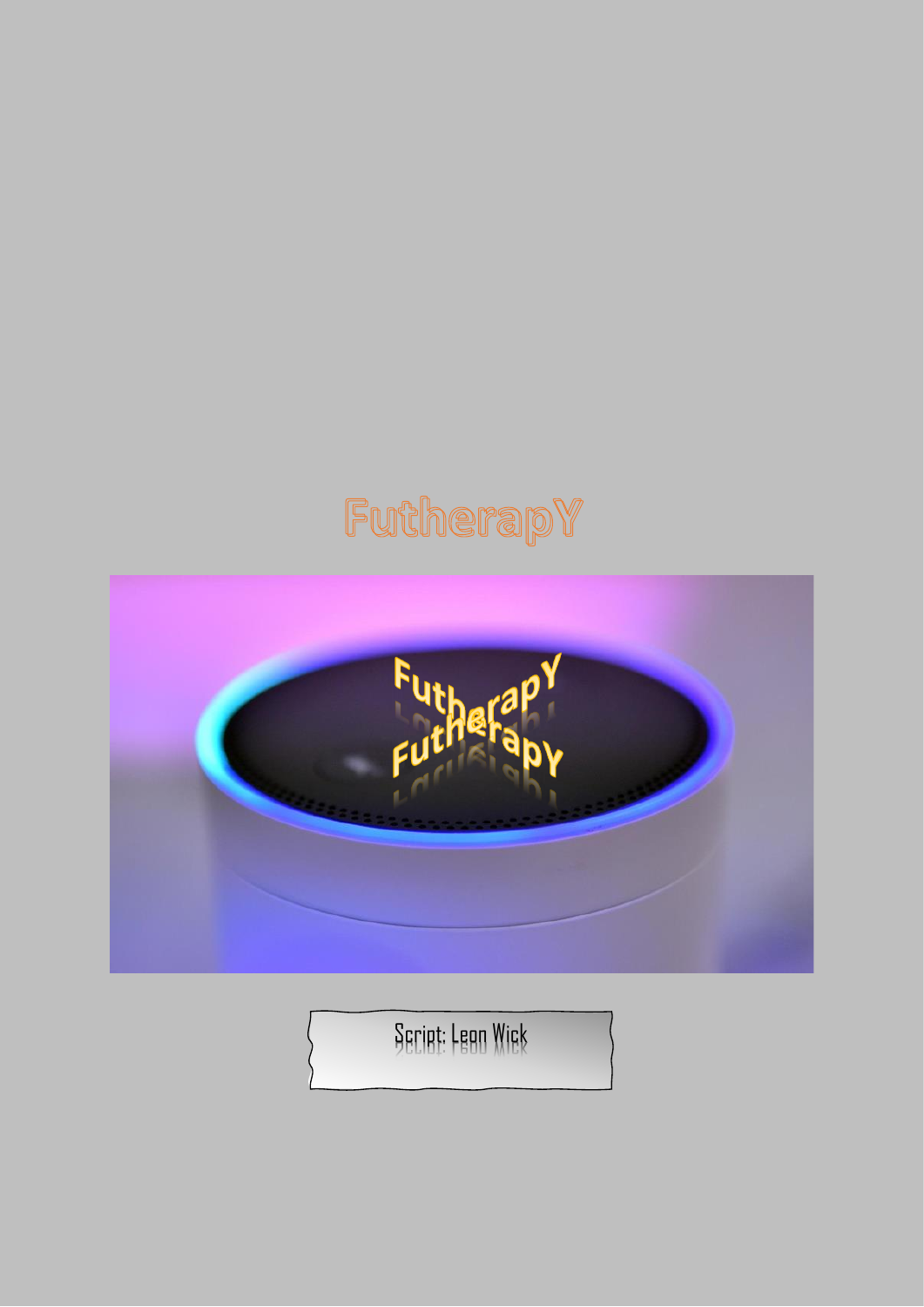## **Chapter 1:**

Subsequence 1:

- ➢ Camera: POV-Perspective
- ➢ Setting:
	- o Living room-ish surrounding
	- o Focus on person next to you (sitting on a chair, comfortably)
	- $\circ$  Light: "normal", sunlight through the window
- ➢ Dialogue
	- o Random therapeutic dialogue

FutherapY: So, how did you find yourself in that situation?

Paul: *hesitating*

- FutherapY: Did you feel comfortable? And maybe reflect on how you thought the others reacted to your behaviour…
- Paul: *thoughtful mimic…* So, when I said what was on my mind about the struggles I had to face, I didn't really have the impression that my friends really seemed to care about what I'd just said, Tommy for instance, he just closed his eyes, I think he was watchin' Apple vs. Android, which wasn't even an important game! I just didn't get it!
- FutherapY: So... what exactly did you not get about his behaviour?
- Paul: Well… I mean, I was telling him that I'd just found out that my mother'd been diagnosed with cancer, and that she's too stubborn to just let them take care of it, she always gives me this 'Oh son, sooner or later…' talk and I just don't get it! She's just giving up!
- FutherapY: I see that you're changing the topic here, do you want to talk about the struggles with your friends or keep the subject on your mother and her dealing with the diagnosis?
- Paul: *tearing hair out impatiently* Yeah, no, you're right… Enough about this, it's more my friends that are puzzling me.

Subsequence 2:

- ➢ Camera Zooming out of POV →over-shoulder perspective
- ➢ From behind you can see a humanoid and the person next to you
- ➢ Character FutheraBot
- $\triangleright$  Robot with the physical proportions of a human being (but seen only from behind  $\rightarrow$  structure of a human head, but mechanic and technical motherboard on the back of the head

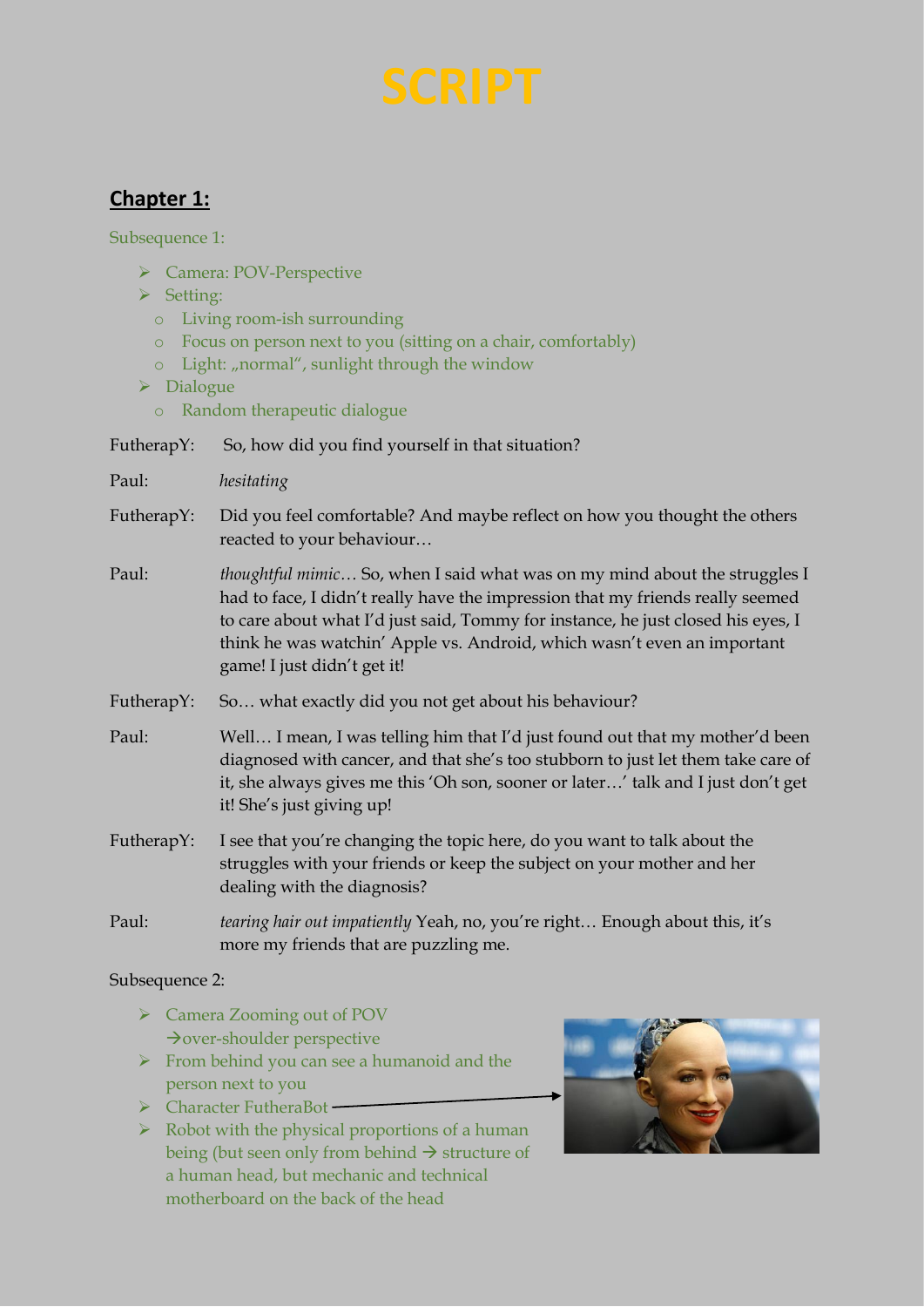- $▶$  While zooming out, audio = filter  $\rightarrow$  cutting high frequencies  $\rightarrow$  heartbeat cross-over
- ➢ Fade to Black (heartbeat continues)

## **Chapter 2:**

Subsequence 1:

- ➢ Dull Heart-beat sound
- $\triangleright$  Footsteps in the background  $\rightarrow$ synchronized with shakey camera
- ➢ Camera Perspective: PoV
- o Includes blinking (e.g. "Enter the Void" (Gaspar Noé))
- ➢ Sound: heartbeat & footsteps in the background (synchronized with shakey POVcam)
- ➢ Setting:
	- o Camera moving into the living room:
	- o Same as depicted earlier
	- o Same as before, but switched: focus on other side of the room and FutheraBot Light
- ➢ Character FutherapY Light
	- o iPad on a tripod
	- o App
- ➢

FutherapY Light: (monologue)

A warm welcome to today's session, x

How are you doing today? Well, I see you are interested in today's sessions topic, "The Introduction for FutherapY"!

*Collecting new data…*

I can sense you are confused about how I know about that?

By considering the duration of eye contact you had with the thumbnails of different topics available for today, and multiplying them with the neuroreaction-index charged (erhoben) by your FuturY-Chip, you reached a total score of 45 pts. on the DBEA-scale (Data-Based Emotion Analyzer), which represents a slightly-above-average interest in this selection. Also, since this is your 1st session with the service of FutherapY, it seems pretty obvious that you should have a certain interest in what you are about to encounter.

*This last sentence was formed with a 60% sarcasm ratio, which was estimated suitable for your IQ. If for any reason you would rather change that percentage, please choose the -Icon at any time to adjust FutherapY's voice assistant.*

Since the new agenda of the Government's "Gesetzesabschnitt" passed, there has been a highly productive team of neuropsychologists, IT's and other experts working on a milestone for systematic psychotherapy, the FutherapY. Out since April 2031, you are given the opportunity to get into an approved, verified and ground-breaking psychotherapeutic program that costs you only 5 Euros per month including the FutherapY-Chip as well as its